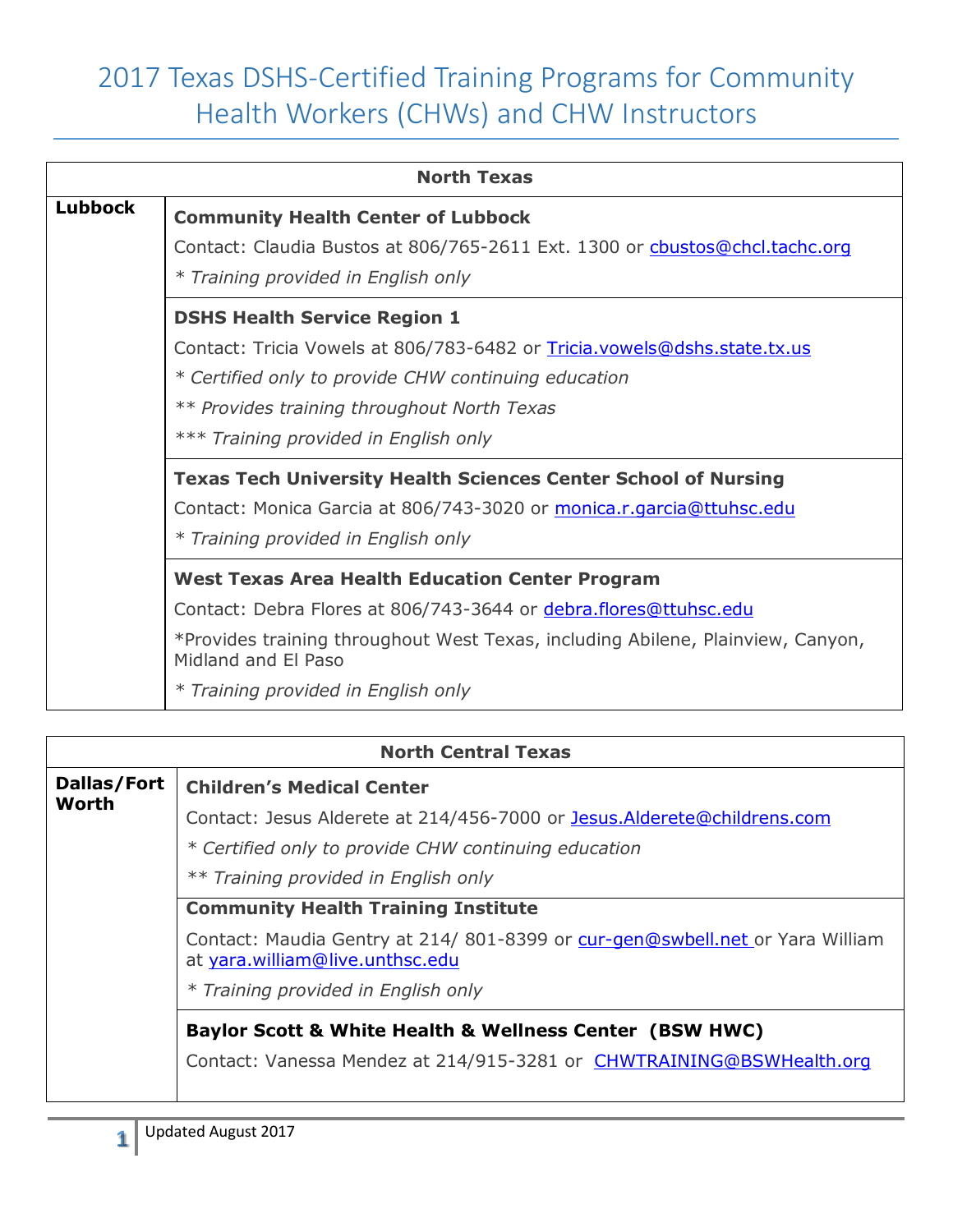|             | *Also certified to provide CHW Instructor certification and continuing education<br>** May provide training in Spanish                         |
|-------------|------------------------------------------------------------------------------------------------------------------------------------------------|
|             | <b>El Centro College</b><br>Contact: Kim White at 214/860-2260 or 5ceadmit@dcccd.edu<br>* Training provided in English only                    |
|             | <b>Texas AHEC East DFW Region</b><br>Contact: Lori Millner at 214/648-8340 or lori.millner@txaheceast.org<br>* May provide training in Spanish |
| <b>Waco</b> | <b>Texas AHEC East Waco Region</b><br>Contact: Karen Brown at 254/753-4392 or Karen.brown@txaheceast.org<br>* May provide training in Spanish  |

| <b>Central Texas</b>  |                                                                                                                                  |
|-----------------------|----------------------------------------------------------------------------------------------------------------------------------|
| <b>Austin</b><br>Area | <b>Cardea Services</b><br>Contact: Lori Weber at 512/982-9168or Lweber@cardeaservices.org<br>* Training provided in English only |
|                       | <b>HHSC-Medical and Behavioral Health</b>                                                                                        |
|                       | Contact: Sue Gallego at 512/838-4308 or Susan.gallego@hhsc.state.tx.us                                                           |
|                       | * Certified only to provide CHW continuing education                                                                             |
|                       | ** Training provided in English only                                                                                             |
|                       | <b>El Buen Samaritano Episcopal Mission</b><br>Contact: Juan Rosa at 512/439-0728 or jrosa@elbuen.org                            |
|                       | * May provide training in Spanish                                                                                                |
|                       | <b>Migrant Clinicians Network</b>                                                                                                |
|                       | Contact: Theressa Lyons at 512/579-4511 or tlyons@migrantclinician.org                                                           |
|                       | * Certified only to provide CHW continuing education                                                                             |
|                       | ** May provide training in Spanish                                                                                               |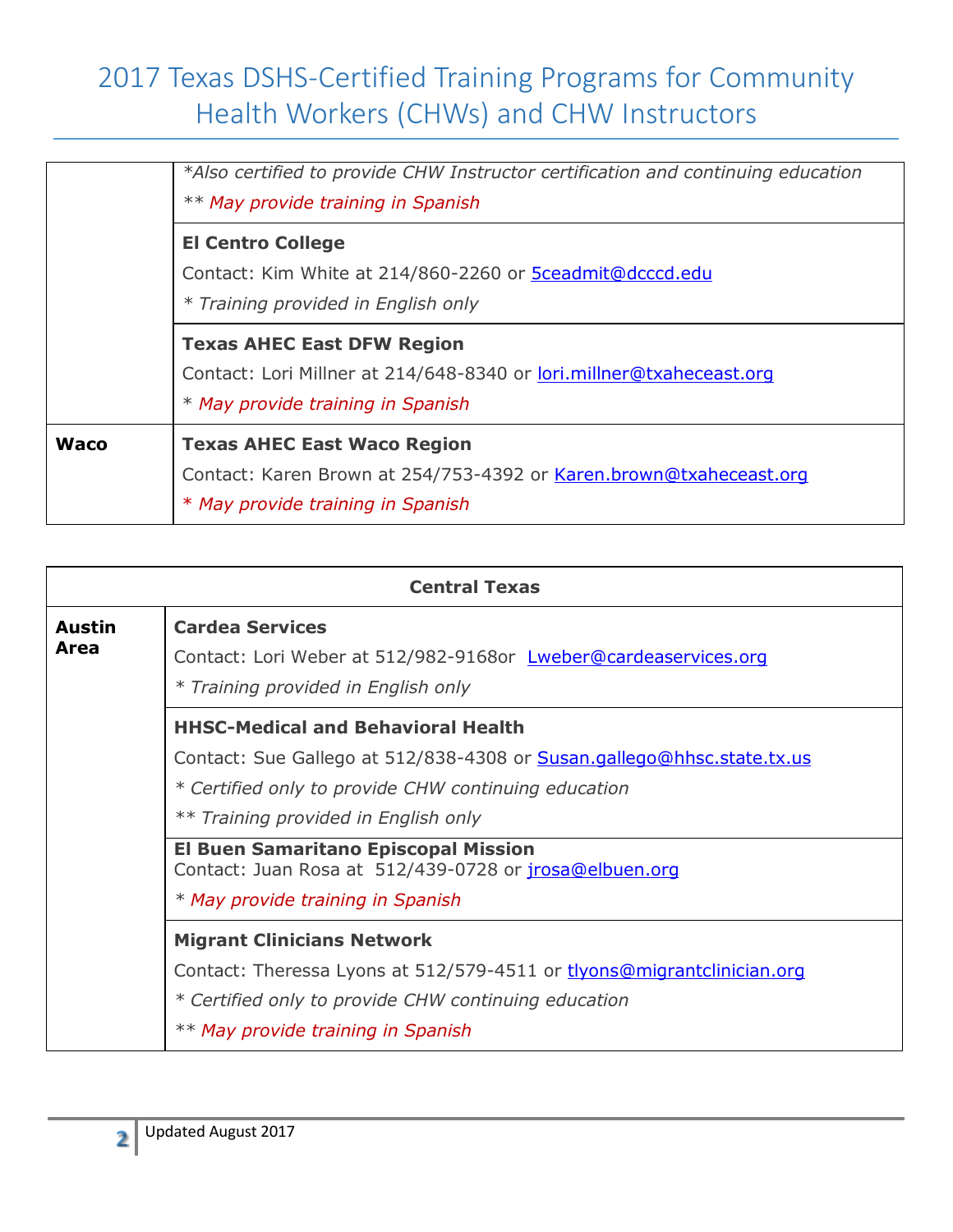|                                  | <b>National Center for Farmworkers Health</b>                                                                                             |
|----------------------------------|-------------------------------------------------------------------------------------------------------------------------------------------|
|                                  | Contact: Alicia Gonzales at 512/312-2700 or Gonzales@ncfh.org                                                                             |
|                                  | * Certified only to provide CHW continuing education                                                                                      |
|                                  | ** May provide training in Spanish                                                                                                        |
|                                  | <b>PromoSalud</b>                                                                                                                         |
|                                  | Contact: Jill Ramírez at 512/484-1507 or jill@lationhealthcareforum.org                                                                   |
|                                  | * Training provided in English only                                                                                                       |
|                                  | <b>Texas AHEC East Capital Region</b>                                                                                                     |
|                                  | Contact: Jehona Tafilaj at 512/223-0229 or jehona.tafilaj@txaheceast.org                                                                  |
|                                  | * Training provided in English only                                                                                                       |
|                                  | <b>Office of Border Services</b>                                                                                                          |
|                                  | Contact: Dr. Rosamaria Murillo at 512/776-7204 or<br>Rosamaria.Murillo@dshs.texas.gov                                                     |
|                                  | *Certified only to provide CHW and CHW Instructor continuing education                                                                    |
|                                  | **May provide training in Spanish                                                                                                         |
| <b>College</b><br><b>Station</b> | <b>CCHD's National Community Health Worker Training Center, Texas A&amp;M</b><br><b>School of Public Health</b>                           |
|                                  | Contact: Katharine Nimmons at 979/436-9364 or knimmons@srph.tamhsc.edu                                                                    |
|                                  | * Provides training by distance learning as well as in-person in College Station, the<br>Rio Grande Valley and other locations by request |
|                                  | ** Also certified to provide CHW Instructor certification and continuing education                                                        |
|                                  | *** May provide training in Spanish                                                                                                       |
|                                  | <b>Texas A&amp;M School of Public Health Office of Special Programs</b>                                                                   |
|                                  | Contact: Kay Carpender at 979/436-9478 or skcarpender@sph.tamhsc.edu or<br>Brenda Sebesta at 979/436-9478 or sebasta@sph.tamhsc.edu       |
|                                  | * Courses offered by distance learning                                                                                                    |
|                                  | ** Certified only to provide CHW continuing education                                                                                     |
|                                  | * Training provided in English only                                                                                                       |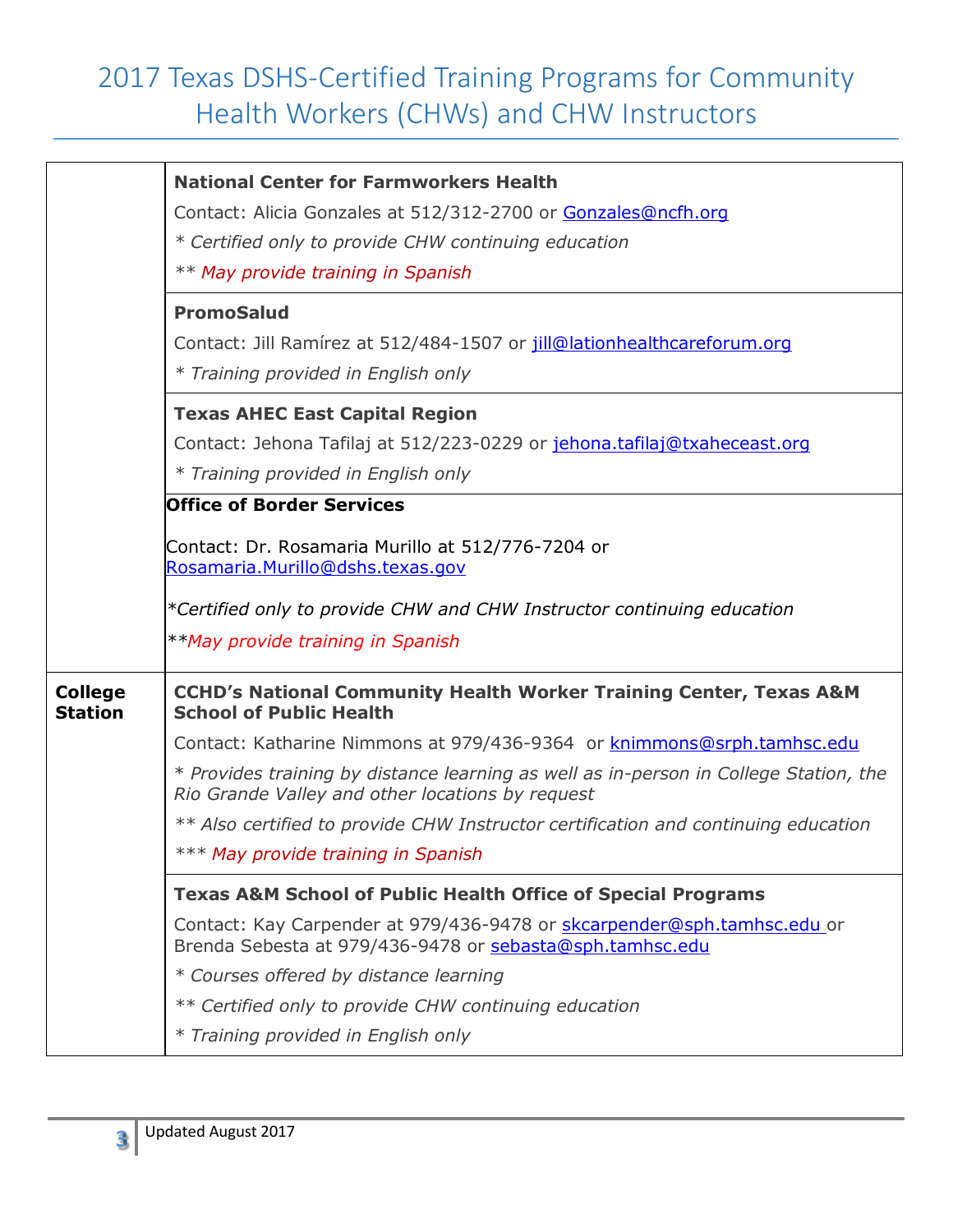| <b>South Texas</b> |                                                                                                                                                                                                       |
|--------------------|-------------------------------------------------------------------------------------------------------------------------------------------------------------------------------------------------------|
| San                | <b>Northwest Vista College</b>                                                                                                                                                                        |
| <b>Antonio</b>     | Contact: Dr. Fernando Martinez at 210/486-4382 or fmartinez1@alamo.edu                                                                                                                                |
|                    | * Training provided in English only                                                                                                                                                                   |
|                    | <b>Presa Community Center</b>                                                                                                                                                                         |
|                    | Contact: Tina Gutierrez, 210/532-5295 Ext 224 or e-mail tqutierrez@presa.org                                                                                                                          |
|                    | * Training provided in English only                                                                                                                                                                   |
|                    | <b>Texas A&amp;M Colonias Program</b>                                                                                                                                                                 |
|                    | Contact: Oscar Muñoz at 979/862-2372 or 800/633-2374<br>or omunoz@arch.tamu.edu;                                                                                                                      |
|                    | *Also provides training in Laredo (Contact Joe Gutierrez at 956/728-0210 or<br>jqutierrez@arch.tamu.edu) And in Weslaco (Contact Laura Trevino at 956/447-<br>9355 or <b>Itrevino@arch.tamu.edu</b> ) |
|                    | ** May provide training in Spanish                                                                                                                                                                    |
| <b>Corpus</b>      | <b>South Coastal AHEC</b>                                                                                                                                                                             |
| <b>Christi</b>     | Contact: Belinda Flores at 361/881-8133 or floresb3@uthscsa.edu                                                                                                                                       |
|                    | * May provide training in Spanish                                                                                                                                                                     |
| <b>Brownsville</b> | <b>Proyecto Juan Diego</b>                                                                                                                                                                            |
|                    | Contact: Sister Phylis Peters at 956/542-2488 or phylispeters@qmail.com                                                                                                                               |
|                    | * Certified only to provide CHW continuing education                                                                                                                                                  |
|                    | ** Training provided in English only                                                                                                                                                                  |
| <b>Laredo</b>      | <b>Gateway Community Health Center</b>                                                                                                                                                                |
|                    | Contact: Otila Garcia at 956/523-3691 or otilag.gateway@tachc.org                                                                                                                                     |
|                    | * Training provided in English only                                                                                                                                                                   |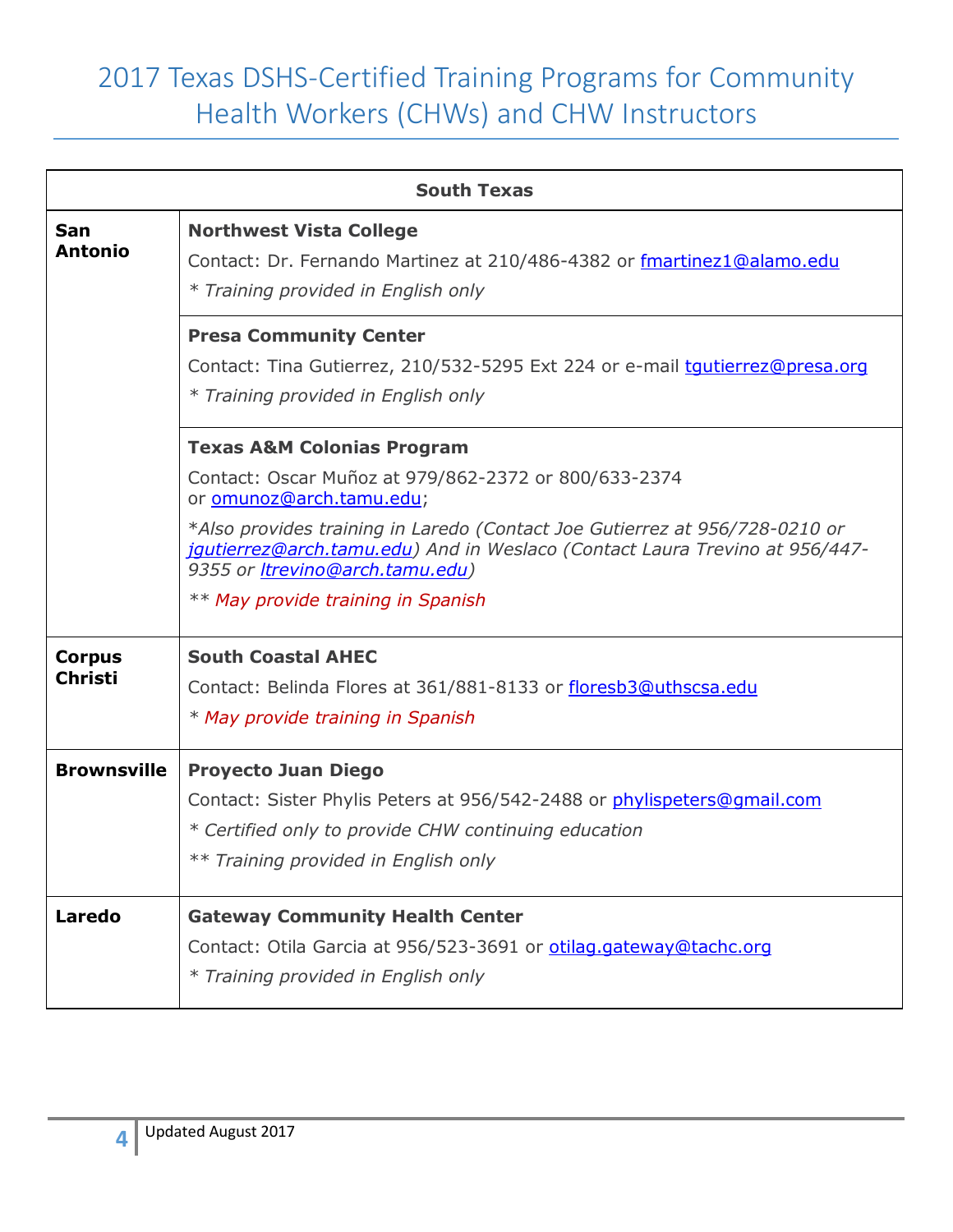| McAllen/        | <b>South Texas College</b>                                                     |
|-----------------|--------------------------------------------------------------------------------|
| <b>Edinburg</b> | Contact: Juan Carlos Aguirre at 956/872-6782 or jcaguirr@southtexascollege.edu |
|                 | * Training provided in English only                                            |
|                 | <b>South Texas Promotora Association</b>                                       |
|                 | Contact: Merida Escobar at 956/383-5393 or Stpa08@outlook.com                  |
|                 | * Provides training throughout South Texas and in other locations by request   |
|                 | ** Also certified to provide CHW Instructor continuing education               |
|                 | *** May provide training in Spanish                                            |
| <b>Weslaco</b>  | <b>MHP Salud</b>                                                               |
|                 | Contact: Ana Longoria at 956/968-3600 or alongoria@mhpsalud.org                |
|                 | * Certified only to provide CHW continuing education                           |
|                 | ** May provide training in Spanish                                             |

|                | <b>West Texas</b>                                                                     |
|----------------|---------------------------------------------------------------------------------------|
| <b>El Paso</b> | <b>Familias Triunfadoras, Inc.</b>                                                    |
|                | Contact: Maria Covernali at 915/851-1141                                              |
|                | * May provide training in Spanish                                                     |
|                | <b>Adults and Youth United for Development Association, Inc.</b><br>(A.Y.U.D.A. Inc.) |
|                | Contact: Amalia Meeks at 915/851-0272 or amy meeks01@yahoo.com                        |
|                | *Certified only to provide CHW continuing education                                   |
|                | ** Training provided in English                                                       |
|                | * May provide training in Spanish                                                     |
|                | <b>Texas A&amp;M Colonias Program</b>                                                 |
|                | Contact: Oscar Muñoz at 1-877-860-9528 or 915-860-9528<br>or pgarcia@arch.tamu.edu    |
|                | *Certified only to provide CHW continuing education                                   |
|                | ** Training provided in English                                                       |
|                | * May provide training in Spanish                                                     |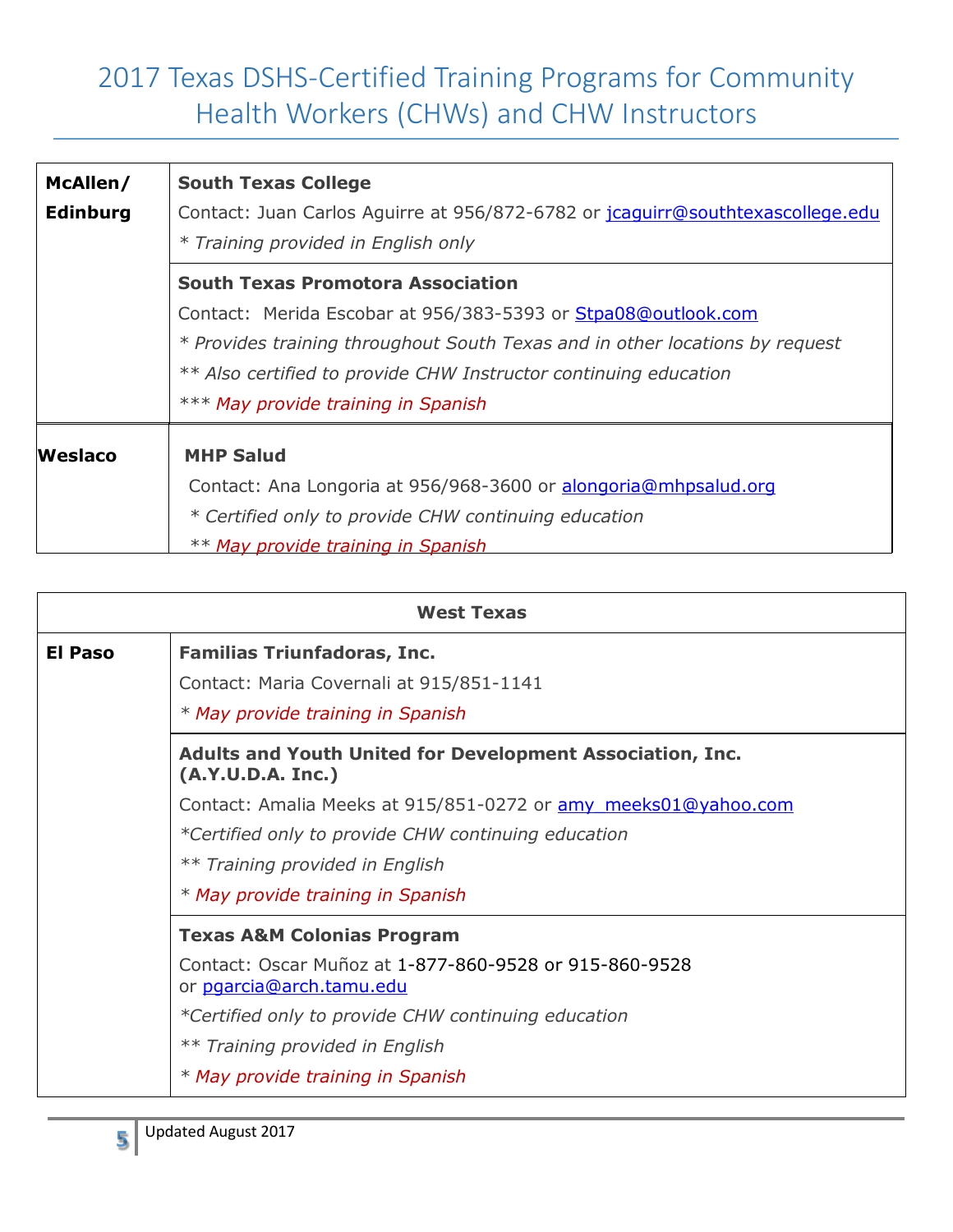|                | <b>East Texas</b>                                                                  |
|----------------|------------------------------------------------------------------------------------|
| <b>Houston</b> | Dia de la Mujer Latina                                                             |
| Area           | Contact: Venus Gines at 281/489-1111 or diadelamujerlatina@qmail.com               |
|                | * Also certified to provide CHW Instructor certification and continuing education  |
|                | ** May provide training in Spanish                                                 |
|                | <b>Gateway to Care</b>                                                             |
|                | Contact: Kathy McNamara at 713/783/4616 or kmcnamara@gatewaytocare.org             |
|                | *Also certified to provide CHW Instructor Continuing Education                     |
|                | ** May provide training in Spanish                                                 |
|                | <b>Harris Health System</b>                                                        |
|                | Contact: Denise LaRue at 713/566-6400 or Denise LaRue@hchd.tmc.edu                 |
|                | * Certified only to provide CHW continuing education                               |
|                | * May provide training in Spanish                                                  |
|                | Houston Community College - Coleman College for Health Sciences                    |
|                | Contact: Rosalinda Garza at 713-718-2697 or Rosalinda.garza@hccs.edu               |
|                | * Also certified to provide CHW Instructor certification and continuing education  |
|                | ** Training provided in English only                                               |
|                | <b>Texas AHEC East Coastal Region</b>                                              |
|                | Contact: Leslie Hargrove at 409/933-0021 or leslie.hargrove@txaheceast.org         |
|                | * Also provides training by distance learning                                      |
|                | ** Also certified to provide CHW Instructor certification and continuing education |
|                | *** May provide training in Spanish                                                |
|                | <b>Texas AHEC East - Greater Houston Region</b>                                    |
|                | Contact: Alex Reyna Jr at 713/592-6411 ext. 14 or alex.reyna@txaheceast.org        |
|                | * Training provided in English only                                                |
|                |                                                                                    |